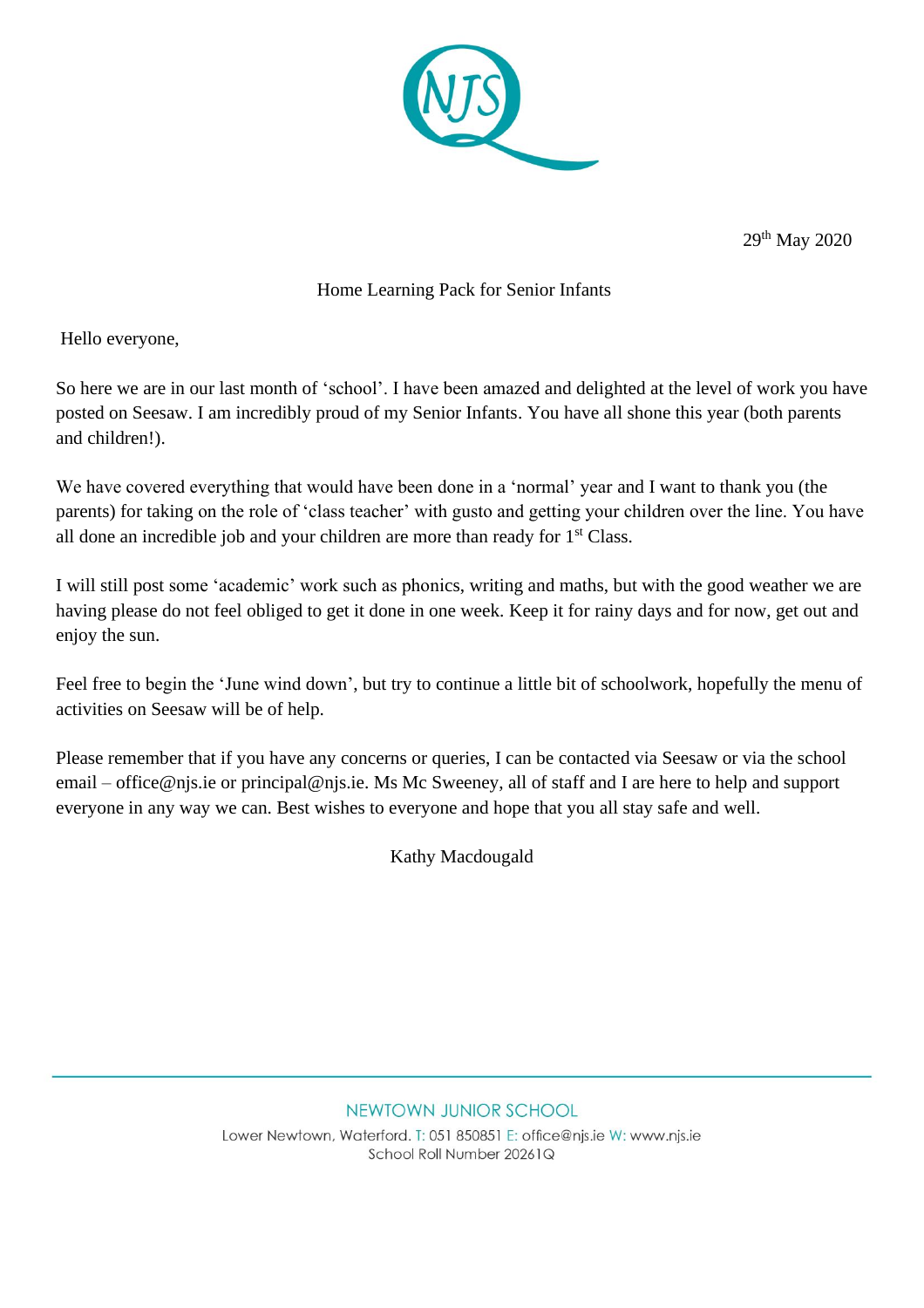### Outline of Activities for Week beginning May 29<sup>th,</sup> 2020

## **KEY TASKS ARE SET OUT AT THE BEGINNING AND ARE**

## **HIGHLIGHTED THROUGHOUT IN RED**

Teacher tips for these key tasks and supplementary work (optional) are outlined after the Key Tasks

### This week our Aistear topic is THE GARDEN CENTRE.

We will be learning about summer flowers and growing things. Over the next two weeks I will be asking you to go on a minibeast hunt and make a mini wormery. Summer is here and this week I would love to see you all out enjoying the good weather in your garden (and maybe doing some weeding!).

| <b>KEY</b>     | <b>ORAL</b>     | LANGUAGE DEVELOPMENT: Topic specific language I would like your                                                                                                                                                                                                                                                                                               |  |  |  |
|----------------|-----------------|---------------------------------------------------------------------------------------------------------------------------------------------------------------------------------------------------------------------------------------------------------------------------------------------------------------------------------------------------------------|--|--|--|
| <b>TASKS</b>   | <b>LANGUAGE</b> | child to use:                                                                                                                                                                                                                                                                                                                                                 |  |  |  |
| <b>PHONICS</b> |                 | seasonal plants/ flowers/ vegetables, summer flowers and plants: honeysuckle,<br>allium, lavender, sunflower, roses, pansy, peony, hydrangea, fuschia, daisy<br>etc, sapling, to plant, to sow, compost, trowel, hose, seeds, seedling, bulb,<br>minibeasts, soil, clay, rake, bouquet, indoor plants.<br>New Sound: <er><br/>Just Phonics: Page 76 (er)</er> |  |  |  |
|                |                 | Ow as an alternative for $\langle \text{ou} \rangle$ and $\langle \text{oa} \rangle$                                                                                                                                                                                                                                                                          |  |  |  |
|                |                 | <b>Jolly Phonics Pupil Book Page 38</b>                                                                                                                                                                                                                                                                                                                       |  |  |  |
|                | <b>READING</b>  | Tricky Word focus: Little, down, what, when, why: Jolly Phonics Page 40<br>Play tricky word games<br><b>Reading activities on Seesaw</b>                                                                                                                                                                                                                      |  |  |  |
|                | <b>WRITING</b>  | Dictation: Jolly Phonics Pupil Book Page 39<br>Creative writing: Jolly Phonics book page 41: The Shipwreck                                                                                                                                                                                                                                                    |  |  |  |
|                | <b>MATHS</b>    | Busy at Maths Pages 100, 101: Data Handling                                                                                                                                                                                                                                                                                                                   |  |  |  |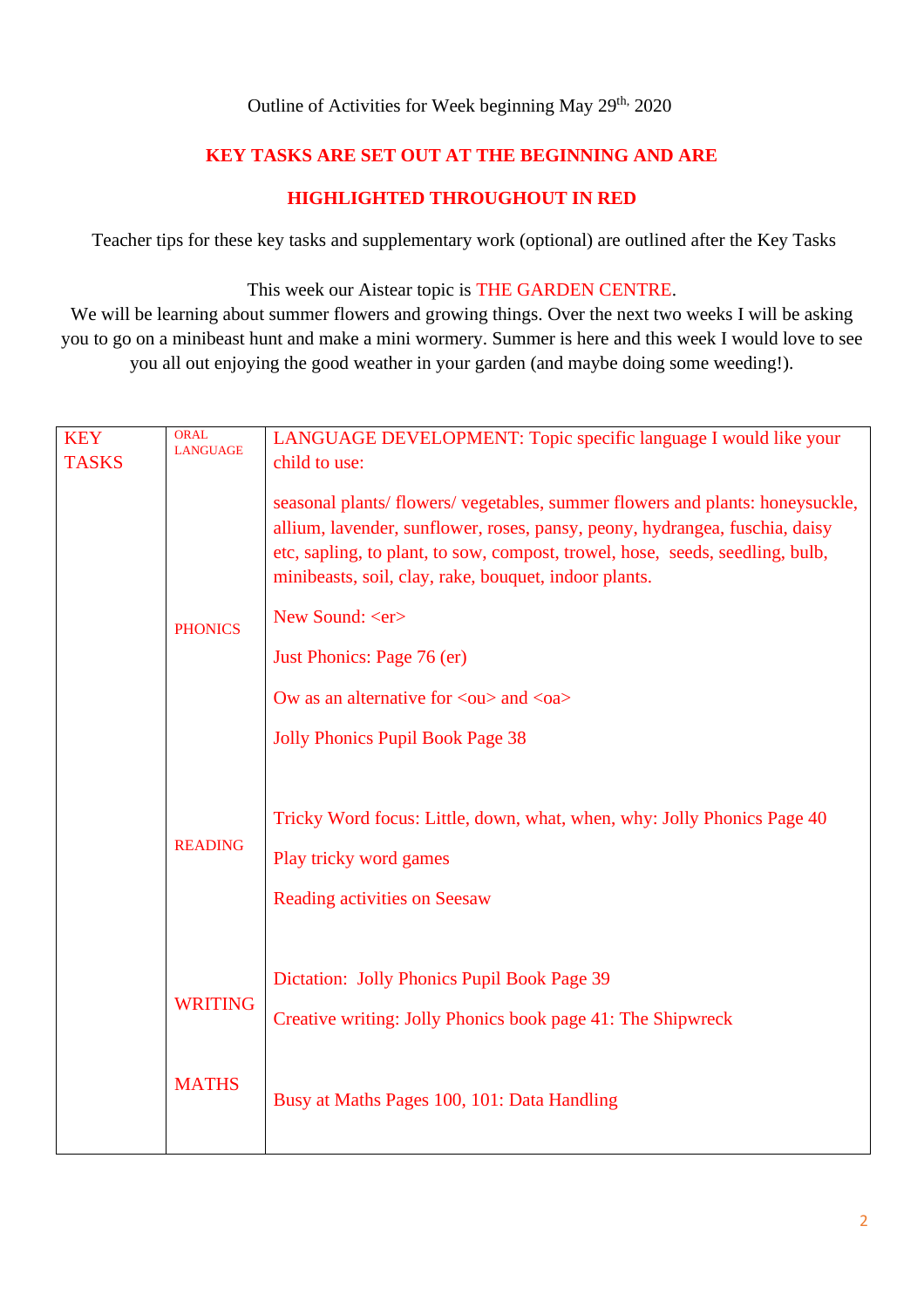| Oral     | Key Task: Topic specific language I would like your child to use at the end of this unit:                                                                                                                                                                                                                                    |                                                                                                 |            |              |         |  |
|----------|------------------------------------------------------------------------------------------------------------------------------------------------------------------------------------------------------------------------------------------------------------------------------------------------------------------------------|-------------------------------------------------------------------------------------------------|------------|--------------|---------|--|
| Language |                                                                                                                                                                                                                                                                                                                              |                                                                                                 |            |              |         |  |
|          | seasonal plants/flowers/vegetables, summer flowers and plants: honeysuckle, allium,                                                                                                                                                                                                                                          |                                                                                                 |            |              |         |  |
|          | lavender, sunflower, roses, pansy, peony, hydrangea, fuschia, daisy etc, sapling, to plant, to                                                                                                                                                                                                                               |                                                                                                 |            |              |         |  |
|          | sow, compost, trowel, hose, seeds, seedling, bulb, minibeasts, soil, clay, rake, bouquet,                                                                                                                                                                                                                                    |                                                                                                 |            |              |         |  |
|          |                                                                                                                                                                                                                                                                                                                              | indoor plants.                                                                                  |            |              |         |  |
|          |                                                                                                                                                                                                                                                                                                                              | Click on the link in Seesaw to access a selection of oral language activities:                  |            |              |         |  |
|          |                                                                                                                                                                                                                                                                                                                              | The Garden Centre: https://rainbow.cjfallon.ie/#/units/senior/10                                |            |              |         |  |
| Phonics  |                                                                                                                                                                                                                                                                                                                              | Key Task: New Sound: <er></er>                                                                  |            |              |         |  |
|          | er, er'                                                                                                                                                                                                                                                                                                                      | Jolly Phonics action: The children roll their hands over each other, like a mixer, and say 'er, |            |              |         |  |
|          |                                                                                                                                                                                                                                                                                                                              | Read the following words, use them as dictation for writing or cut out as flashcards.           |            |              |         |  |
|          | her                                                                                                                                                                                                                                                                                                                          | herb                                                                                            | silver     | deeper       | summer  |  |
|          | dinner                                                                                                                                                                                                                                                                                                                       | ladder                                                                                          | longer     | stronger     | sister  |  |
|          | chatter                                                                                                                                                                                                                                                                                                                      | helper                                                                                          | sender     | jester       | blender |  |
|          | litter                                                                                                                                                                                                                                                                                                                       | printer                                                                                         | singer     | trucker      | jumper  |  |
|          | zipper                                                                                                                                                                                                                                                                                                                       | duster                                                                                          | waiter     | thunderstorm | cooker  |  |
|          | helicopter                                                                                                                                                                                                                                                                                                                   | corner                                                                                          | understand | teacher      | winter  |  |
|          | Just Phonics: Page 76 (er)<br>My Sounds Booklet: Page 51 (er)<br>activities:<br>Seesaw                                                                                                                                                                                                                                       |                                                                                                 |            |              |         |  |
|          | Key task: Alternatives for <ou> and <oa></oa></ou>                                                                                                                                                                                                                                                                           |                                                                                                 |            |              |         |  |
|          | The digraph $\langle$ ow $>$ can make two sounds: the /oa/ sound, as in yellow, and the /ou/ sound as<br>in owl.                                                                                                                                                                                                             |                                                                                                 |            |              |         |  |
|          | Remind the children to 'flip the sound' if the first sound does not work.                                                                                                                                                                                                                                                    |                                                                                                 |            |              |         |  |
|          | Read the following words, use as dictation for writing or cut out as flash cards. There is a<br>mixture of both sounds to get the children used to 'flipping the sound'. (This is quite<br>difficult so if your child is struggling, it may be best to leave it. All digraphs like this will<br>be covered again next year.) |                                                                                                 |            |              |         |  |
|          | town                                                                                                                                                                                                                                                                                                                         | borrow                                                                                          | owl        | slow         | flow    |  |
|          | grow                                                                                                                                                                                                                                                                                                                         | brown                                                                                           | yellow     | flower       | follow  |  |
|          |                                                                                                                                                                                                                                                                                                                              |                                                                                                 |            |              |         |  |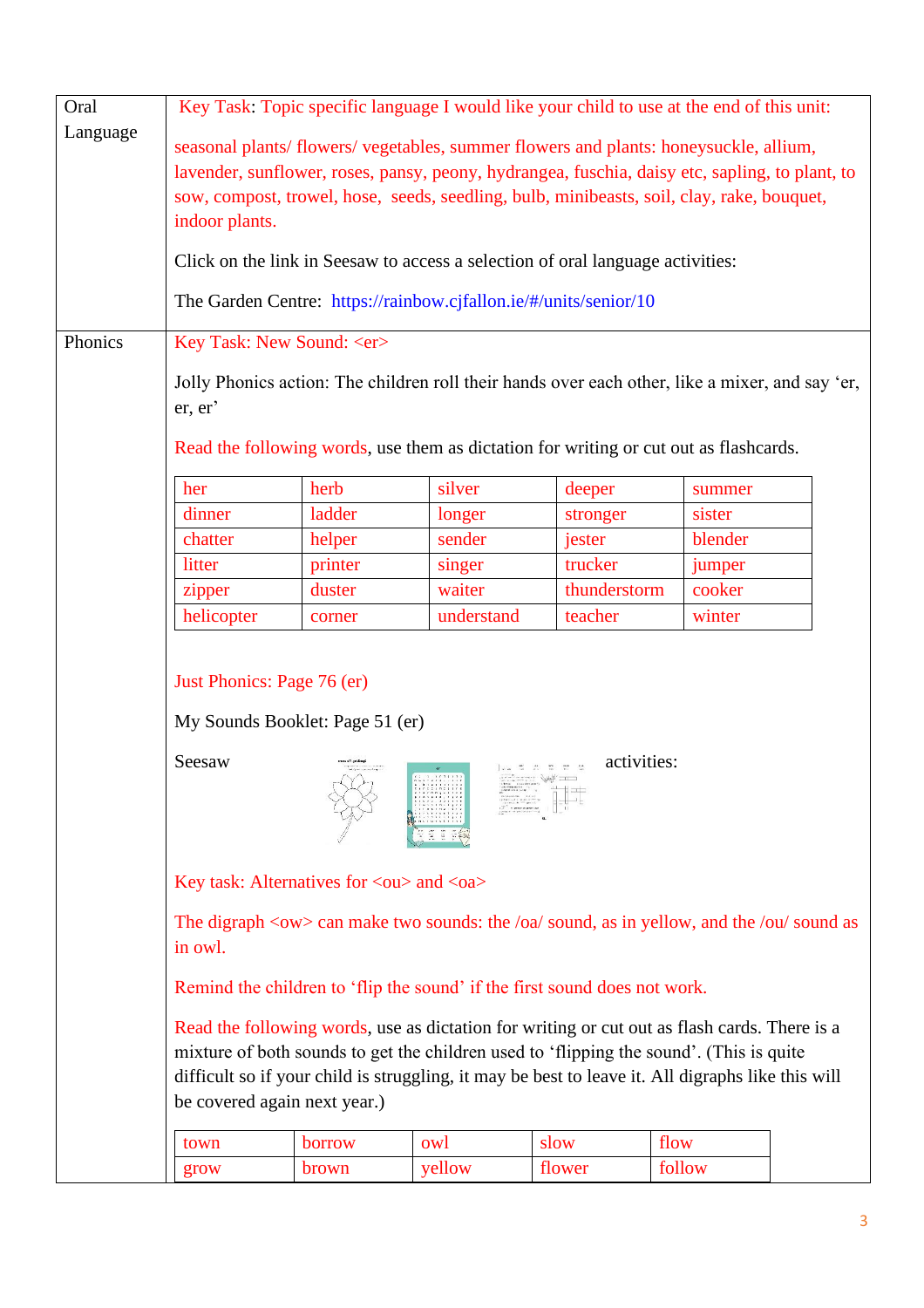|             | shower                                                                                                                                                           | rainbow                                                                                       | sparrow                                                                                                      | shallow                                                                                 | down |  |
|-------------|------------------------------------------------------------------------------------------------------------------------------------------------------------------|-----------------------------------------------------------------------------------------------|--------------------------------------------------------------------------------------------------------------|-----------------------------------------------------------------------------------------|------|--|
|             | allow                                                                                                                                                            | below                                                                                         | sunflower                                                                                                    | throw                                                                                   | bowl |  |
|             |                                                                                                                                                                  |                                                                                               |                                                                                                              |                                                                                         |      |  |
|             | <b>Jolly Phonics Pupil Book Page 38</b><br>Seesaw activities:<br>ow Words Cut and Paste<br>Words Cut and Pas<br><b>Schwarters warrings</b><br>w Words Cut and P. |                                                                                               |                                                                                                              |                                                                                         |      |  |
|             |                                                                                                                                                                  |                                                                                               |                                                                                                              |                                                                                         |      |  |
| Reading     |                                                                                                                                                                  |                                                                                               |                                                                                                              | I have put links on Seesaw to Read Aloud stories. Your child can respond via voice      |      |  |
|             |                                                                                                                                                                  |                                                                                               |                                                                                                              | message or video to any of the stories telling me why they liked/disliked it or to      |      |  |
|             | Cricket                                                                                                                                                          | summarise the story.<br>Super worm<br>The Very Quiet<br>The Very Busy Spider<br>The Tiny Seed | Eric Carle The Very Quiet Cricket                                                                            |                                                                                         |      |  |
|             | Key Task: I will post reading activities such as the following on Seesaw:                                                                                        |                                                                                               |                                                                                                              |                                                                                         |      |  |
|             |                                                                                                                                                                  |                                                                                               |                                                                                                              |                                                                                         |      |  |
|             | Key Task: Tricky Word focus: Little, down, what, when, why                                                                                                       |                                                                                               |                                                                                                              |                                                                                         |      |  |
|             | Jolly Phonics Pupil Book page 40                                                                                                                                 |                                                                                               |                                                                                                              |                                                                                         |      |  |
|             | ٠                                                                                                                                                                |                                                                                               | Oxford Owls: Log onto https://www.oxfordowl.co.uk/<br>is important that your child reads with you every day. | Sign in and there are lots of e-books at each level for the children to read online. It |      |  |
| Handwriting | Nelson Handwriting: Page 11: (er), page 30 (E,F), page 31 (H,I)                                                                                                  |                                                                                               |                                                                                                              |                                                                                         |      |  |
|             | Jolly Phonics Pupil Book Page 39: Caterpillar 'c' letters: c, a, d, o, g, q                                                                                      |                                                                                               |                                                                                                              |                                                                                         |      |  |
| Writing     | Key Task: Dictation: Jolly Phonics Pupil Book Page 39:                                                                                                           |                                                                                               |                                                                                                              |                                                                                         |      |  |
|             | Write the following words                                                                                                                                        |                                                                                               |                                                                                                              |                                                                                         |      |  |
|             | Run, lip, melt, sang, rescue, bad, just, moth, porch, magpie                                                                                                     |                                                                                               |                                                                                                              |                                                                                         |      |  |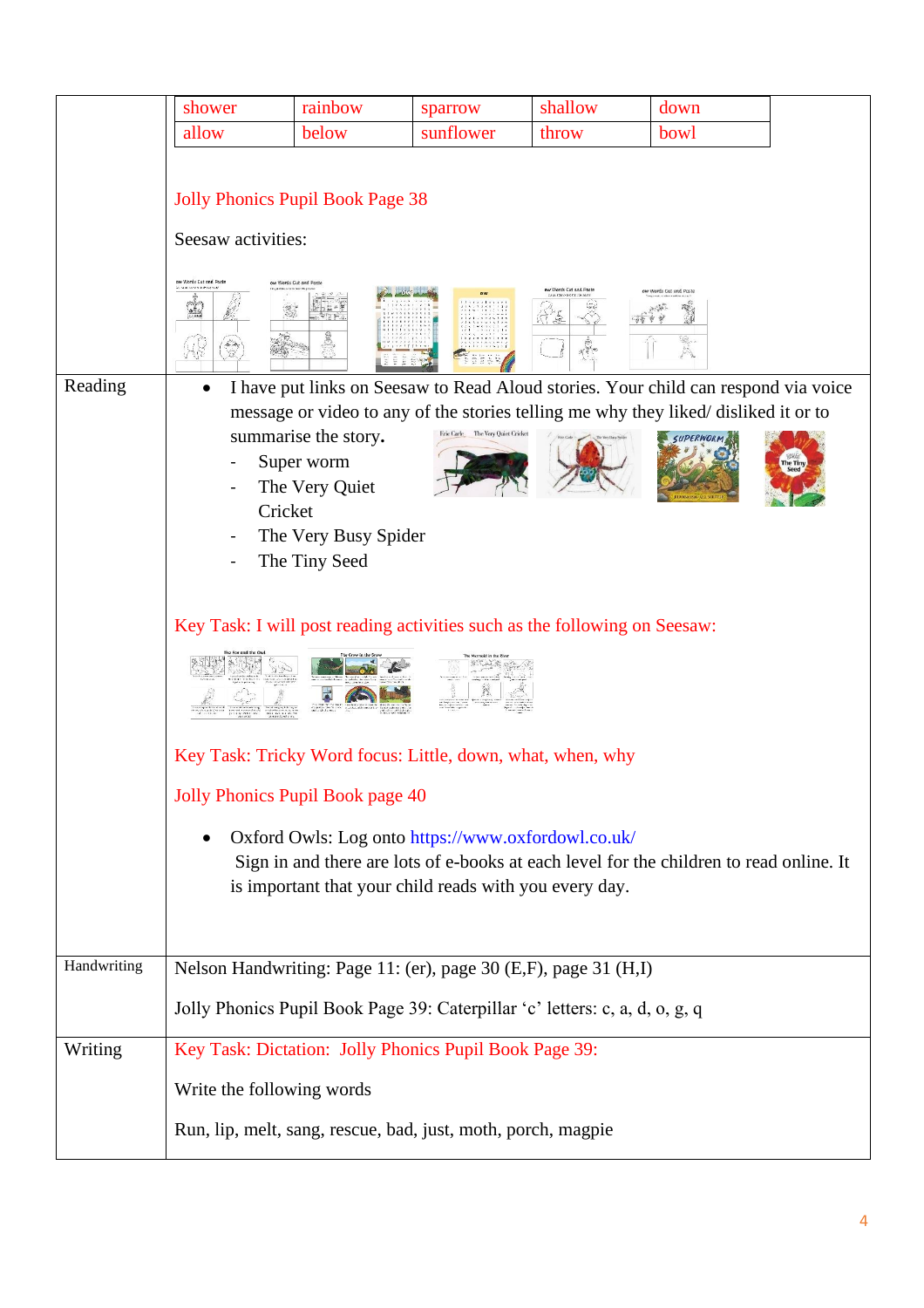|         | Teacher tip: For 'porch' remind your child of the 'or' digraph. For 'magpie' tell them to                                                                                                                          |  |  |  |  |  |
|---------|--------------------------------------------------------------------------------------------------------------------------------------------------------------------------------------------------------------------|--|--|--|--|--|
|         | break it into two parts, I would also mention that it ends in 'ie'.                                                                                                                                                |  |  |  |  |  |
|         | Key Task: Creative writing: Jolly Phonics book page 41: The Shipwreck                                                                                                                                              |  |  |  |  |  |
|         | Teacher tip: As 'shipwreck has a silent 'w' I suggest you draw the children's attention to                                                                                                                         |  |  |  |  |  |
|         | the title for them to copy if needed. I would also write out words such as water, sea, broken                                                                                                                      |  |  |  |  |  |
|         | etc for them to use. 'Shark' contains the long sound 'ar' (we will be covering this, our final                                                                                                                     |  |  |  |  |  |
|         | sound, next week). I call 'ar' a pirate sound.                                                                                                                                                                     |  |  |  |  |  |
|         | The children should generate sentences such as 'The ship has sunk.', 'The shark is                                                                                                                                 |  |  |  |  |  |
|         | swimming around the ship.' Spellings may not be accurate, but their work should be                                                                                                                                 |  |  |  |  |  |
|         | readable with capital letters, full stops and spaces.                                                                                                                                                              |  |  |  |  |  |
| Maths   | This week in Maths we are working on Data Handling.                                                                                                                                                                |  |  |  |  |  |
|         |                                                                                                                                                                                                                    |  |  |  |  |  |
|         | The children will be representing objects using blocks (coloured squares) and interpreting                                                                                                                         |  |  |  |  |  |
|         | the data by asking how many more/how many less.                                                                                                                                                                    |  |  |  |  |  |
|         | In Seesaw they can play games based on block graphs, pictograms and tally charts.                                                                                                                                  |  |  |  |  |  |
|         | Key Task: Busy at Maths Pages 100, 101 (other math activities will be posted on Seesaw)                                                                                                                            |  |  |  |  |  |
|         |                                                                                                                                                                                                                    |  |  |  |  |  |
|         |                                                                                                                                                                                                                    |  |  |  |  |  |
|         |                                                                                                                                                                                                                    |  |  |  |  |  |
|         |                                                                                                                                                                                                                    |  |  |  |  |  |
| Gaeilge | Our theme this week is still 'An Teilifís' (Television)                                                                                                                                                            |  |  |  |  |  |
|         | If at all possible, please install the Bua na Cainte B programme on your computer. The                                                                                                                             |  |  |  |  |  |
|         | children love this, and it is a simple way for you to enjoy learning Irish together.                                                                                                                               |  |  |  |  |  |
|         | These phrases can be used at home:                                                                                                                                                                                 |  |  |  |  |  |
|         | Siúil go mall. = Walk slowly                                                                                                                                                                                       |  |  |  |  |  |
|         | Rith go tapa. $=$ Run fast                                                                                                                                                                                         |  |  |  |  |  |
|         | Bua na Cainte pages 43, 44 using Ceacht 4, 5, 6, 7 An Teilifís                                                                                                                                                     |  |  |  |  |  |
|         | Ceacht 4: Page 43                                                                                                                                                                                                  |  |  |  |  |  |
|         | Cé atá ar an teilifís? = Who is on the television?                                                                                                                                                                 |  |  |  |  |  |
|         | Tá __ ar an teilifís. (fear an phoist, garda, múinteoir, fear grinn, dochtúir,<br>feirmeoir, buachaill bó, siopadóir) = A postman/ guard/ teacher/ clown/<br>doctor/farmer/cowboy/shopkeeper is on the television. |  |  |  |  |  |
|         |                                                                                                                                                                                                                    |  |  |  |  |  |
|         | Ceacht 5:                                                                                                                                                                                                          |  |  |  |  |  |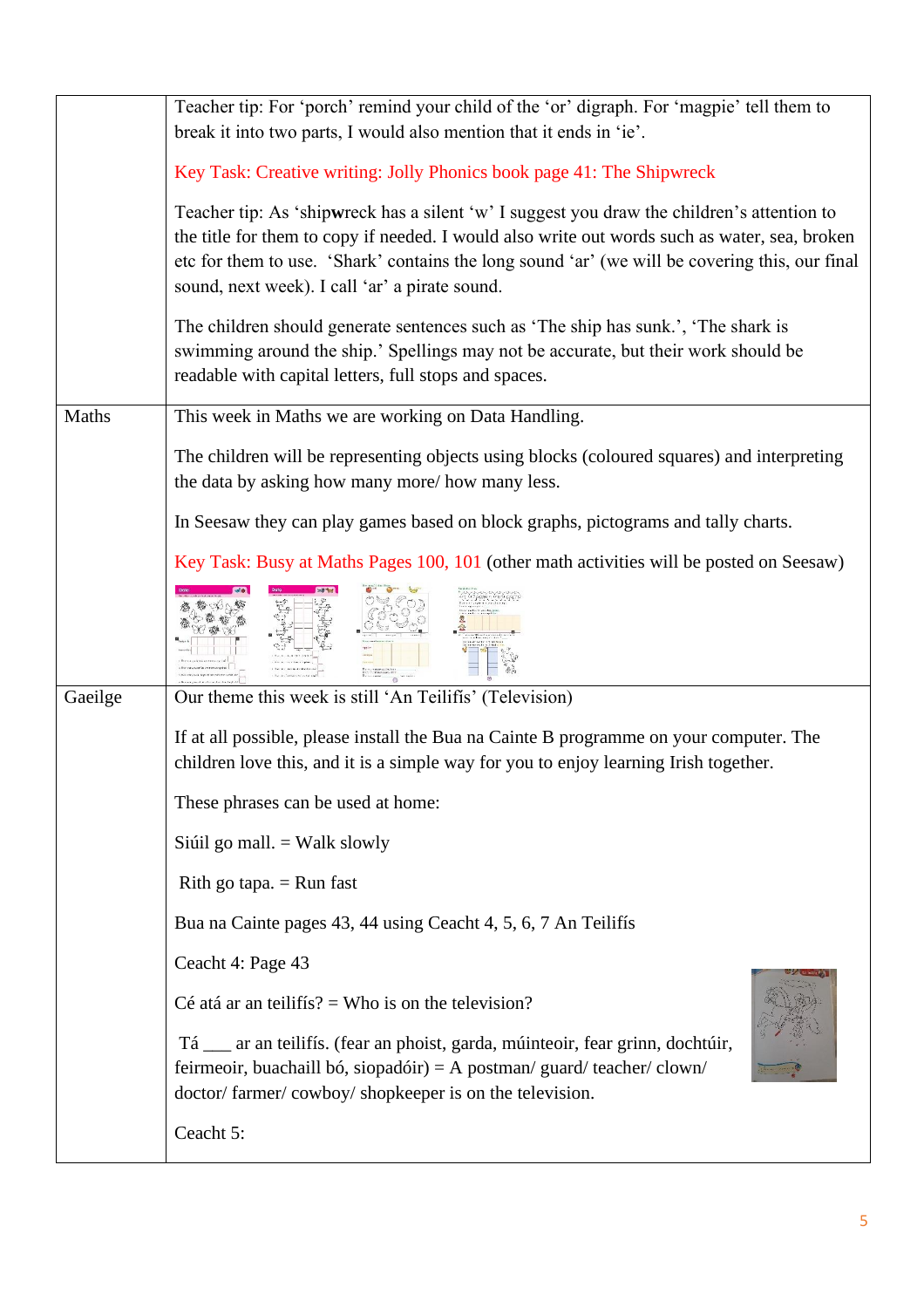|          | An ____ é/í? (fear an phoist, garda, fear grinn, dochtúir, feirmeoir) = Is he/ she a postman/<br>guard/clown/doctor/farmer?                                            |  |  |  |  |  |
|----------|------------------------------------------------------------------------------------------------------------------------------------------------------------------------|--|--|--|--|--|
|          | Sea/Ní hea. = Yes (he/ she is)/ No (he/ she is not)                                                                                                                    |  |  |  |  |  |
|          | Ceacht 6:                                                                                                                                                              |  |  |  |  |  |
|          | Is mise Teidí. $= I$ am Teddy                                                                                                                                          |  |  |  |  |  |
|          | Tá nuacht agam. $=$ I have news.                                                                                                                                       |  |  |  |  |  |
|          | Fuair mé rothar nua inné. $=$ I got a new bike yesterday                                                                                                               |  |  |  |  |  |
|          | Fuair Oisín eitleán nua inné. = Oisín got a new plane yesterday                                                                                                        |  |  |  |  |  |
|          | Fuair Niamh ríomhaire nua inné. = Niamh got a new computer yesterday                                                                                                   |  |  |  |  |  |
|          | Slán go fóill. $=$ Bye for now                                                                                                                                         |  |  |  |  |  |
|          | Ceacht 7:                                                                                                                                                              |  |  |  |  |  |
|          | Ardaigh an fhuaim. $=$ Turn up the sound                                                                                                                               |  |  |  |  |  |
|          | Isligh an fhuaim. $=$ Lower the sound                                                                                                                                  |  |  |  |  |  |
|          | Cuir an teilifís ar siúl. = Put the television on<br>Page 44:                                                                                                          |  |  |  |  |  |
|          | $T\acute{a}$ ag rith go tapa. (an capall, an cat, an luch). = The horse/cat/mouse is rumming fast                                                                      |  |  |  |  |  |
|          | Tá __ ag siúl go mall. (an seilide, an eilifint, an mhuc). = The snail/elephant/pig is<br>running slowly.                                                              |  |  |  |  |  |
|          | Múch an teilifís. $=$ Turn off the television.                                                                                                                         |  |  |  |  |  |
| S.E.S.E. | Go on a minibeast hunt! Lay a white sheet on the ground under a tree and give the                                                                                      |  |  |  |  |  |
| Science  | tree a gentle shake. Lots of little minibeasts should fall onto your sheet. In school<br>we would put them in pooters and have a look at them under a magnifying glass |  |  |  |  |  |
|          | before letting them go again. Have a look at them and see if you can name them.                                                                                        |  |  |  |  |  |
|          | activities will be posted on Seesaw<br>The following                                                                                                                   |  |  |  |  |  |
|          |                                                                                                                                                                        |  |  |  |  |  |